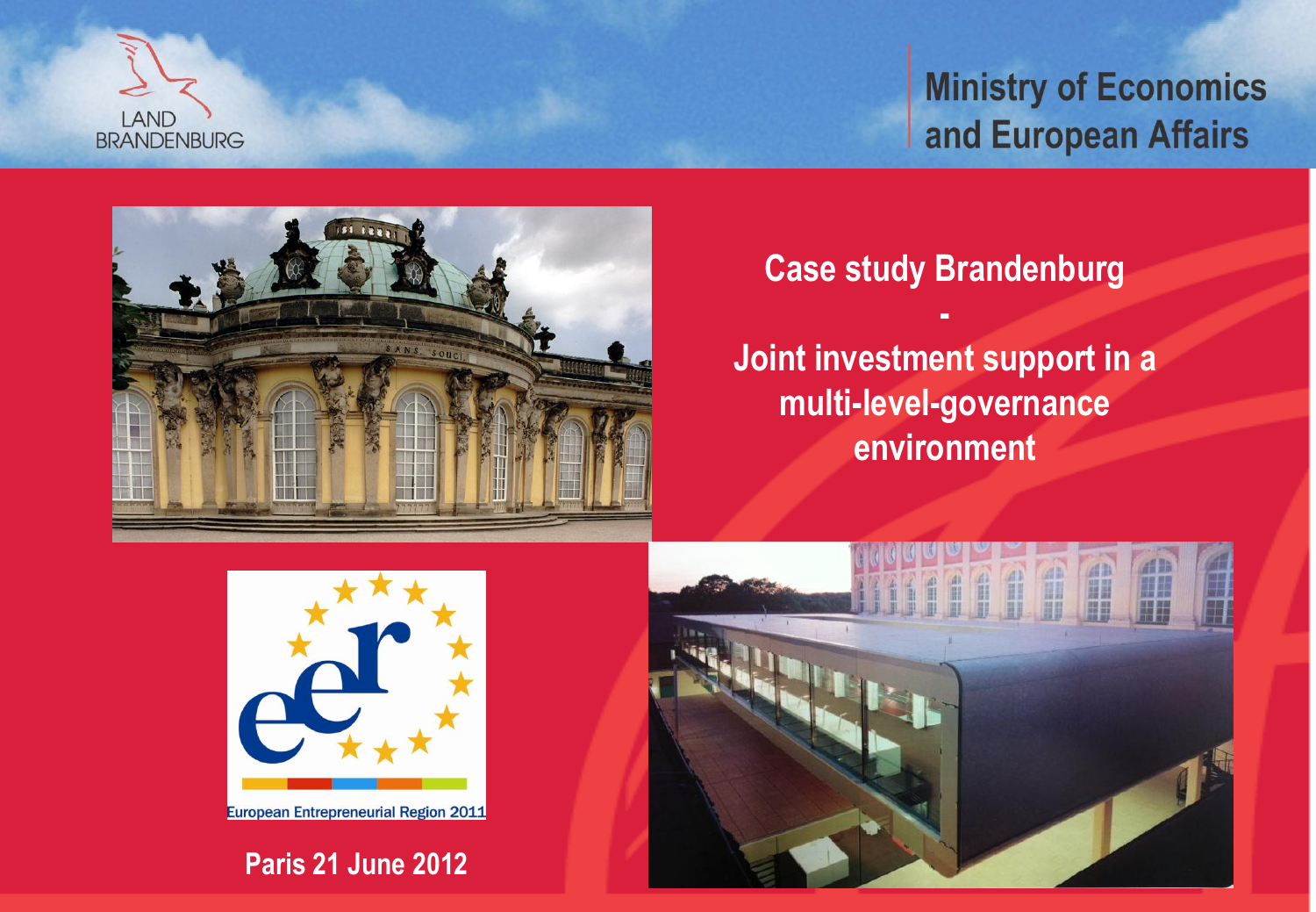

## **Brandenburg in Europe**

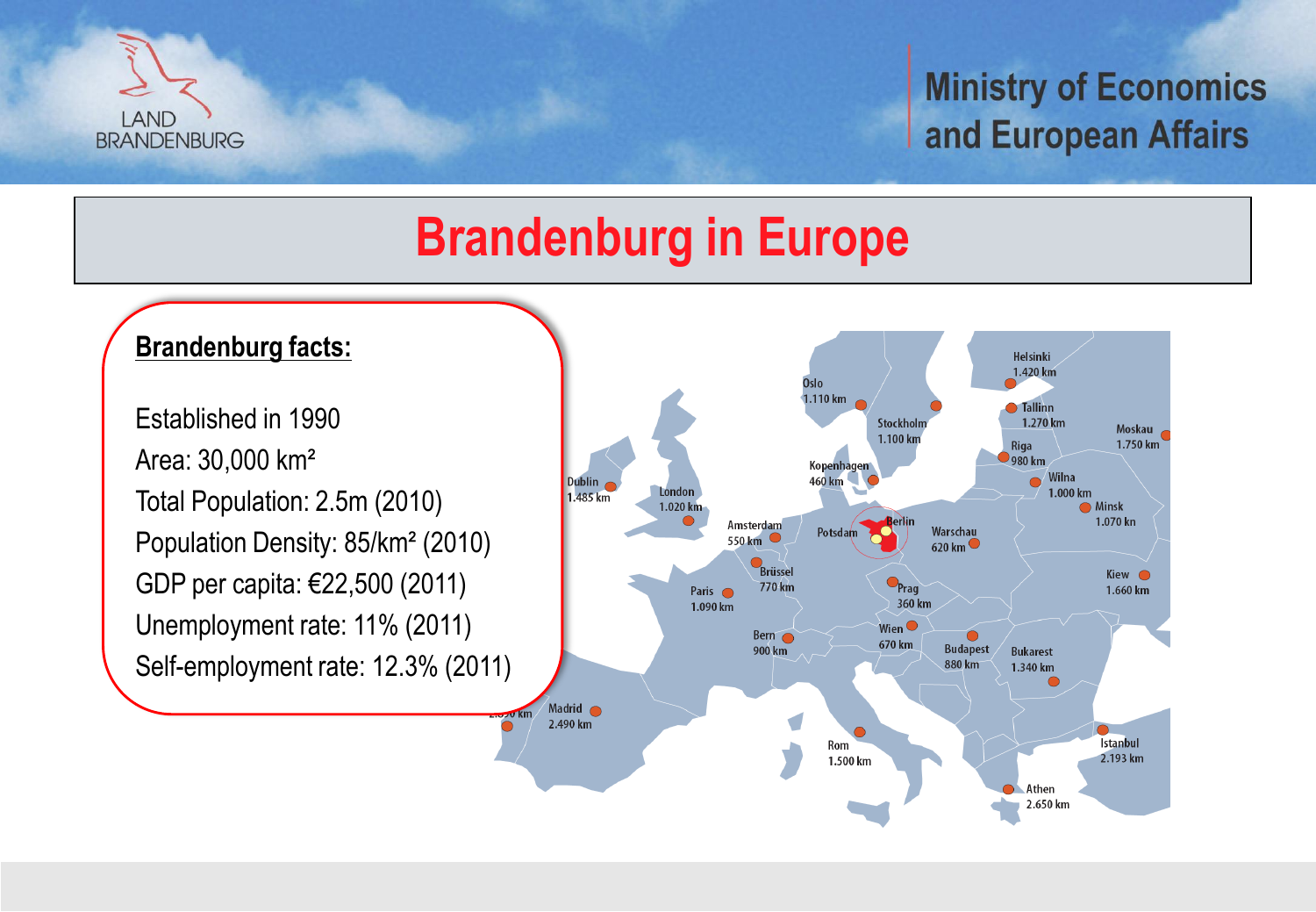

## **Merging EU, National and Regional funds for Regional Development Investment**

- **European Fund for Regional Development (ERDF)**
- **Joint Task for the Improvement of Regional Economic Structure (GRW)**
- **Regional Budget**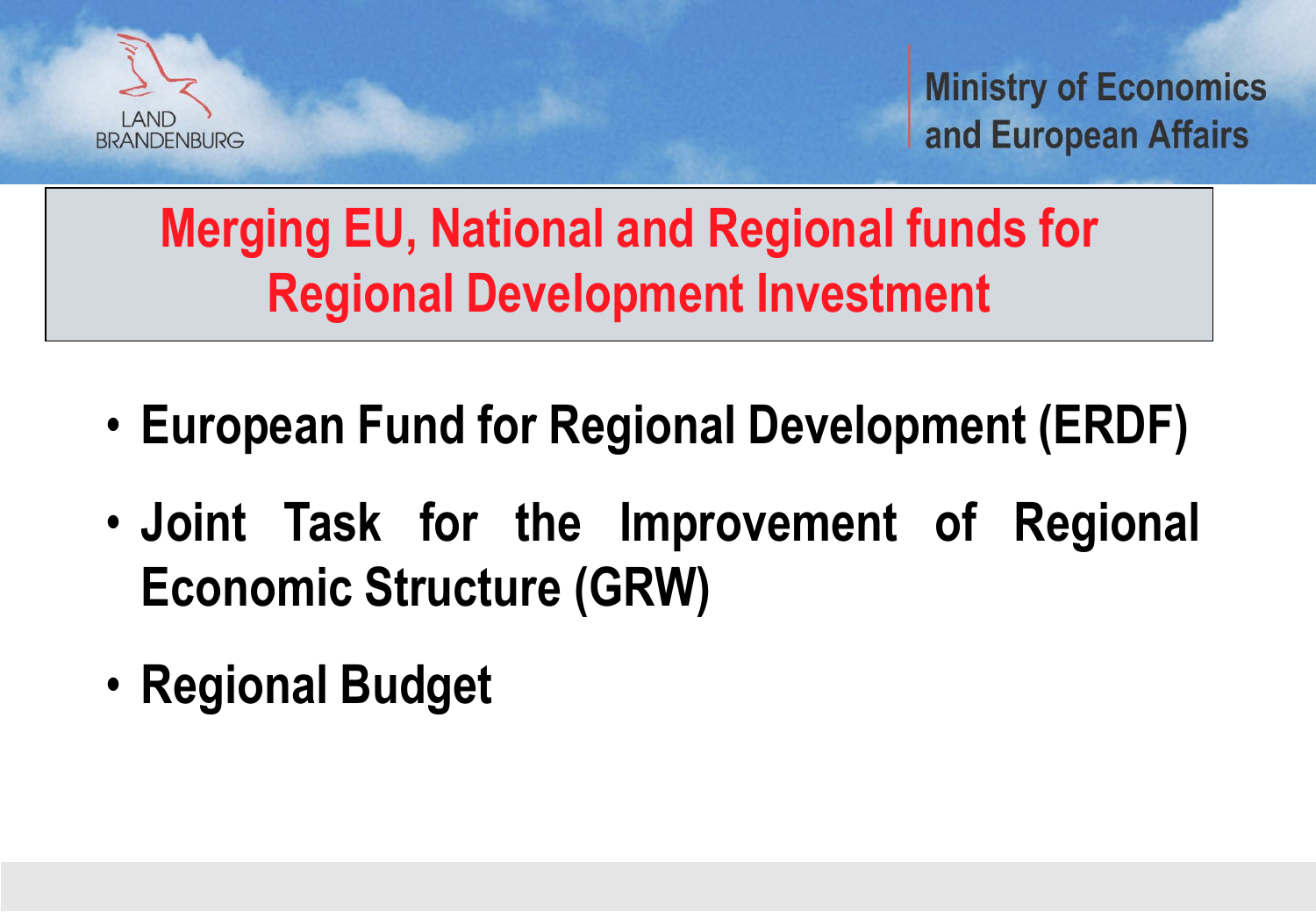

### **ERDF – Operational Programme**

- **Promoting investment and enterprise innovation processes (660 million EUR)**
- **Development of innovation, technology and education-oriented infrastructure (256 million EUR)**
- **Business-related tourism, and transport infrastructure (330 million EUR)**
- **Environment and Urban Development (223 million EUR)**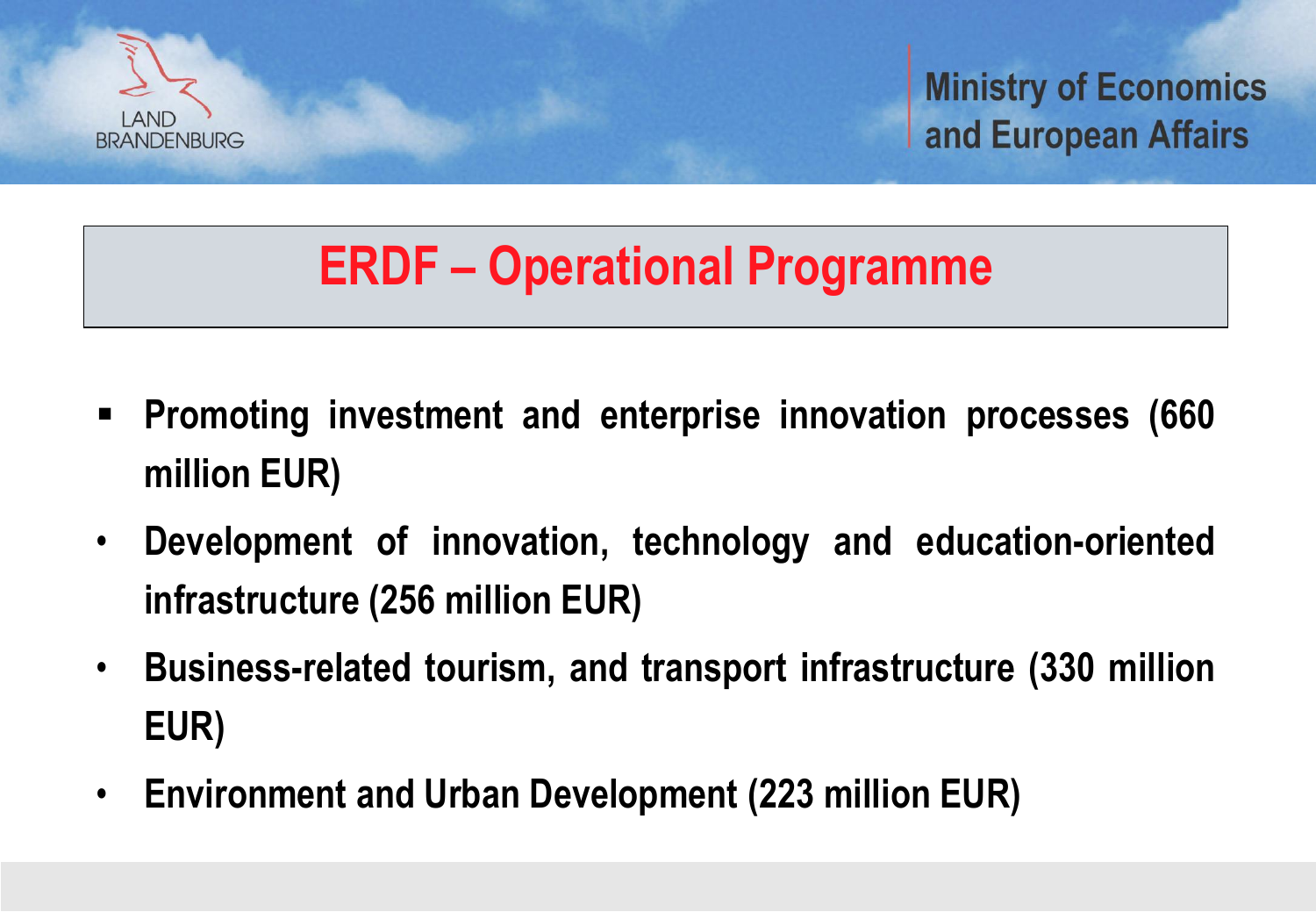

# **GRW : Objectives**

- **Compensation for existing disadvantages**
- **Strengthening of overall economic growth through job creation**
- **Facilitating structural change**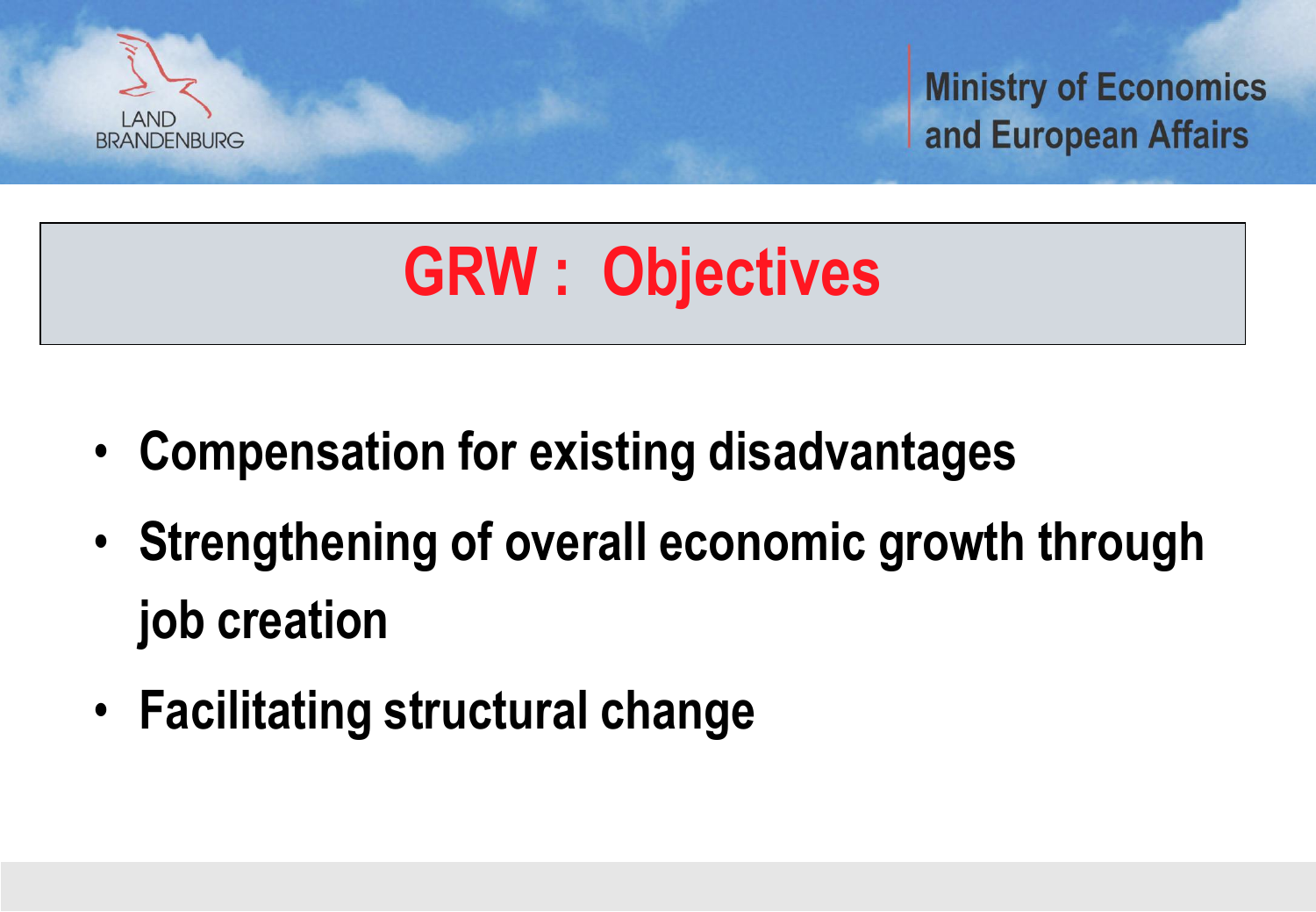

# **GRW : Legal Framework**

- **1969 Amendment to the Federal Constitution (Art. 91a) and ensuing legislation**
- **Coordination framework**

**negotiated between federal and state governments at regular intervals**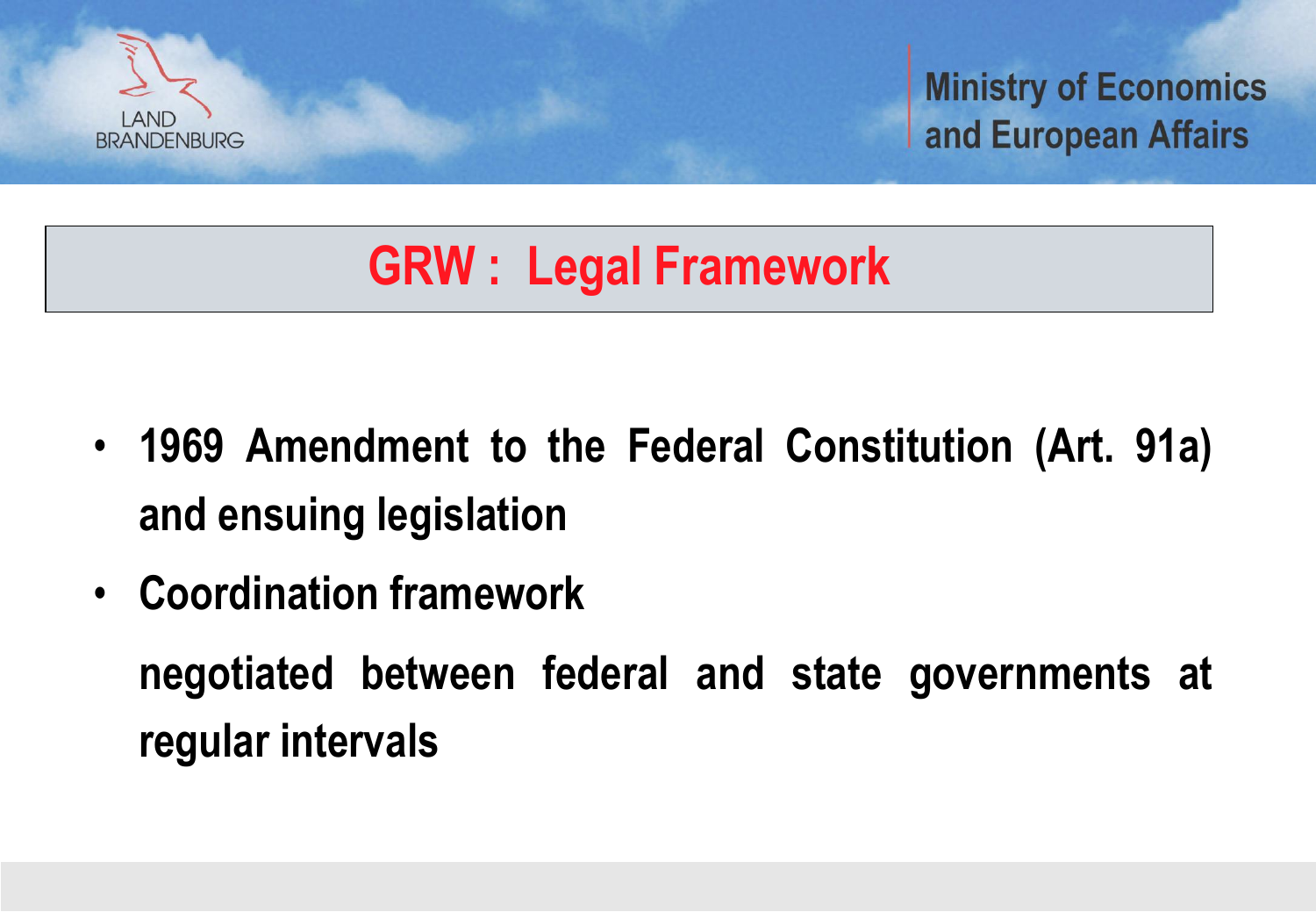

# **GRW : Key measures**

- **Promotion of business investments**
- **Promotion of investments in the economic infrastructure**
- **Non-investment measures strengthening business competitiveness and which are directly necessary for the development of regional economy**
- **Evaluation of regional policy measures and accompanying research**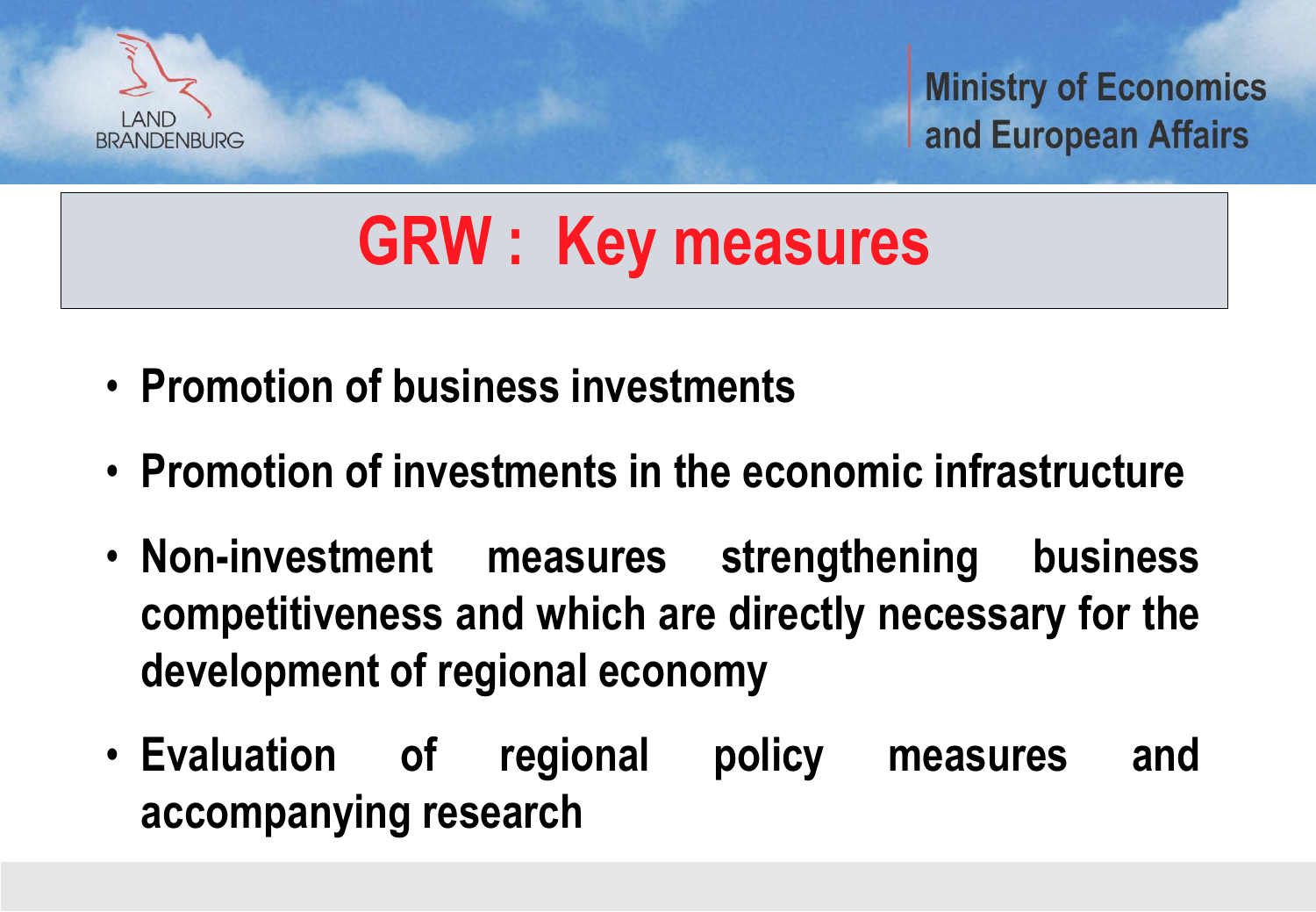

### **Co-Funding Structure in Brandenburg**

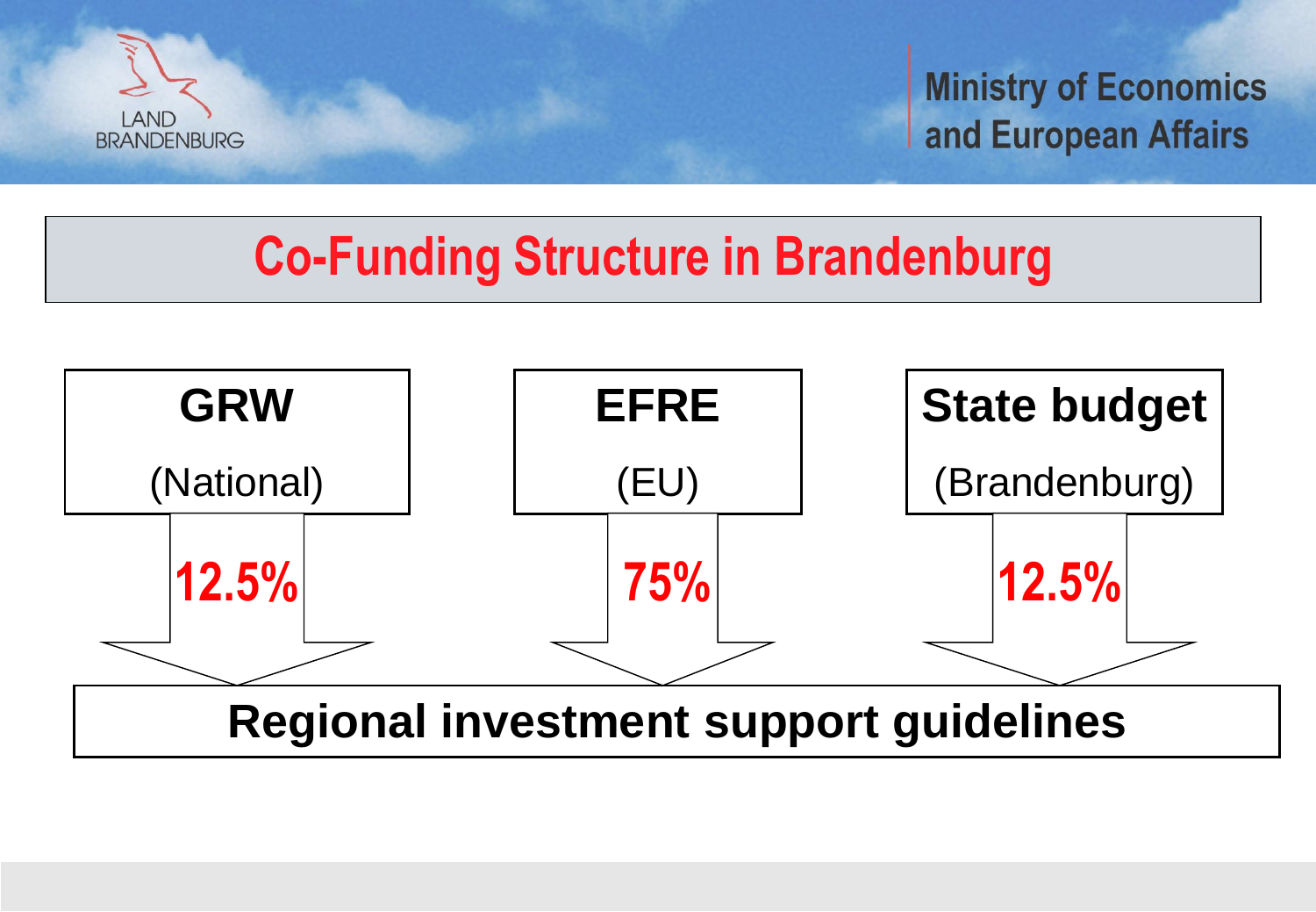

## **Regional Guidelines - Examples**

- **Investment support to small enterprises ( i.e. with fewer than 50 employees) for investment volumes of less than € 1.5 million**
- **Investment support to companies with more than 50 employees and investment volumes of € 1.5 million, funding rate based on the achievement of structural effects**
- **Innovation vouchers (€ 3.000 or 15.000) for first contacts between SMEs and research institutions (without ERDF)**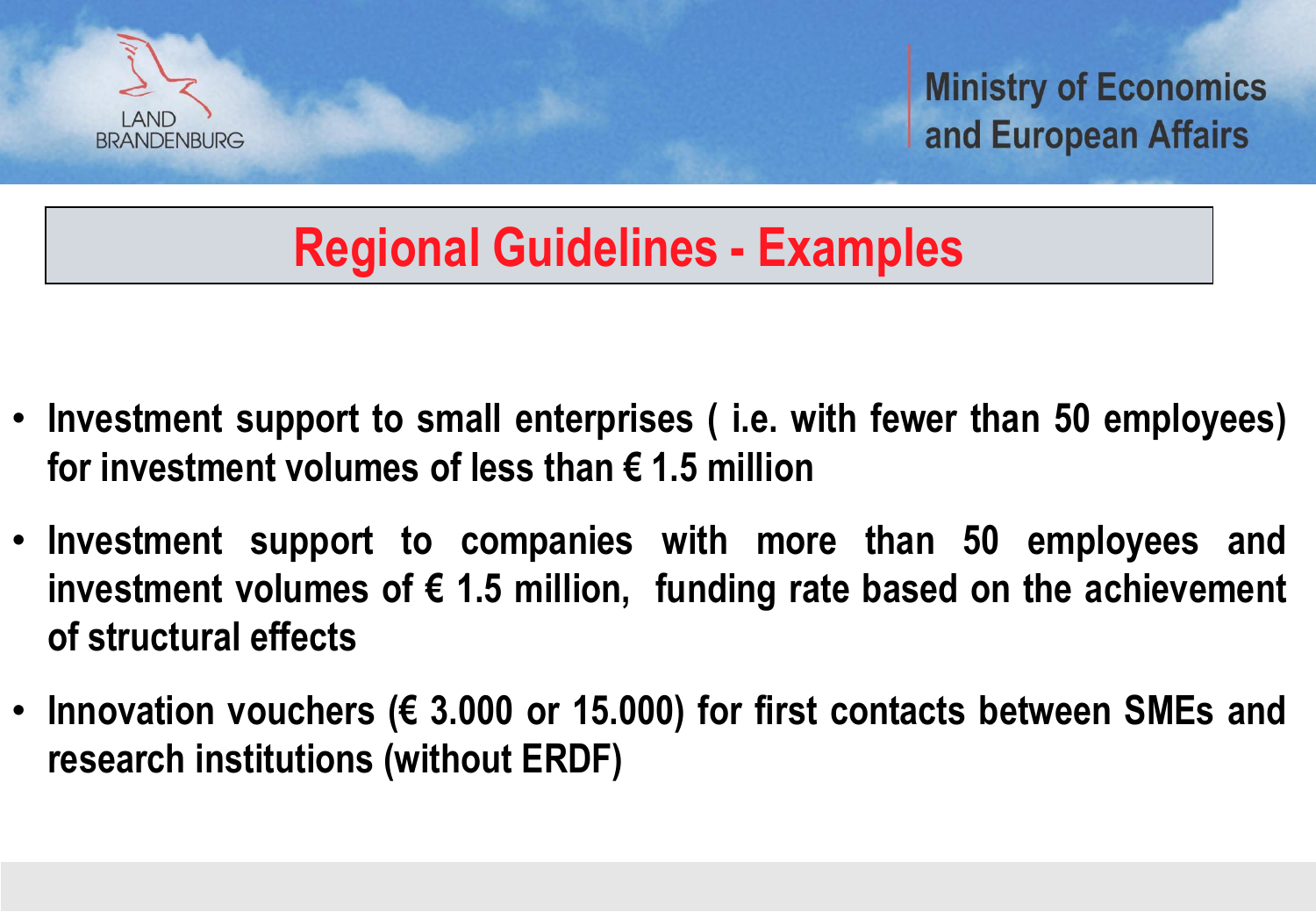

# **Challenges**

- **Fiscal consolidation efforts and expiry of national "Solidarity Pact"**
- **Reduction of EU funds as of 2014 (transition region)**
- **Inconsistent funding requirements GRW/ERDF (e.g. no revolving financial instruments in GRW)**